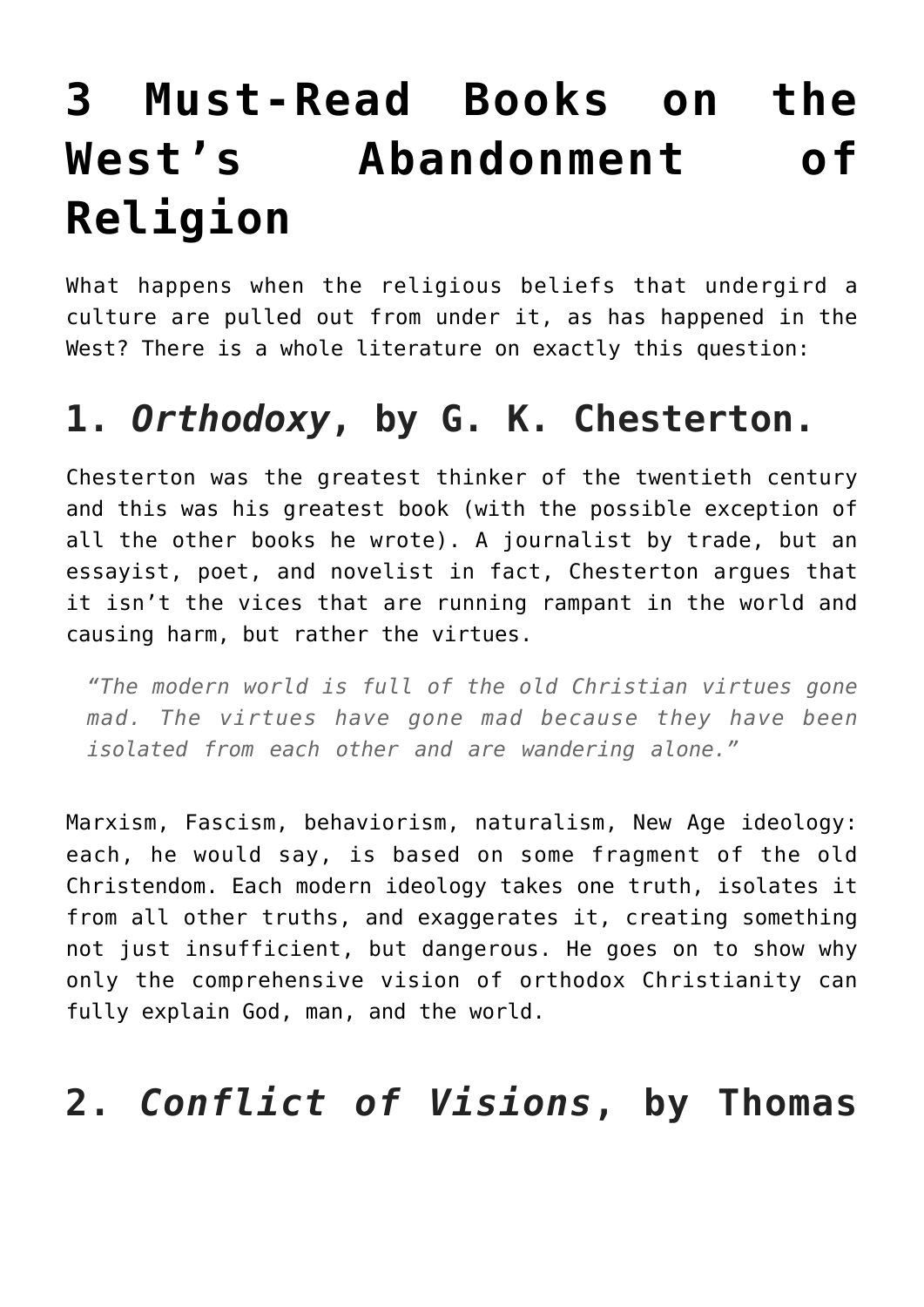#### **Sowell.**

Sowell, a University of Chicago economist and popular conservative writer, just announced his retirement from writing, and it's a good time to acknowledge what may be his greatest book. This book takes one basic modern assumption and shows how it explains why people take the political and social positions they do. Contrasting the unconstrained and constrained visions (roughly, liberalism and conservatism), he points out that the people who believe that human beings are inherently good and society perfectible (liberals) will take one set of positions and those who view man as fundamentally flawed and society as ever imperfect (conservatives) will take another. Although he never uses the term, his analysis is, in fact, what happens when we abandon belief in the reality of Original Sin.

## **3.** *The Flight from God***, by Max Picard.**

Picard, a twentieth century Swiss-German writer who had converted to Christianity from Judaism, doesn't come right out and say that the flight from God is bad for us; he simply describes what it is undeniably doing to us, and it is a small step to the conclusion that we are in serious trouble.

In almost mystic and highly poetic prose, he describes how modern man has created a world in which the "Flight from God," rather than Faith, is the default belief. You must now make an effort to hold to faith in the same way one used to have to make an effort to part from it. It is as if the earth now orbited the moon, or as if the sun had become merely another planet. We have now created for ourselves a metaphysical void into which we assert ourselves in ever more extreme and destructive ways just to assure ourselves that we really